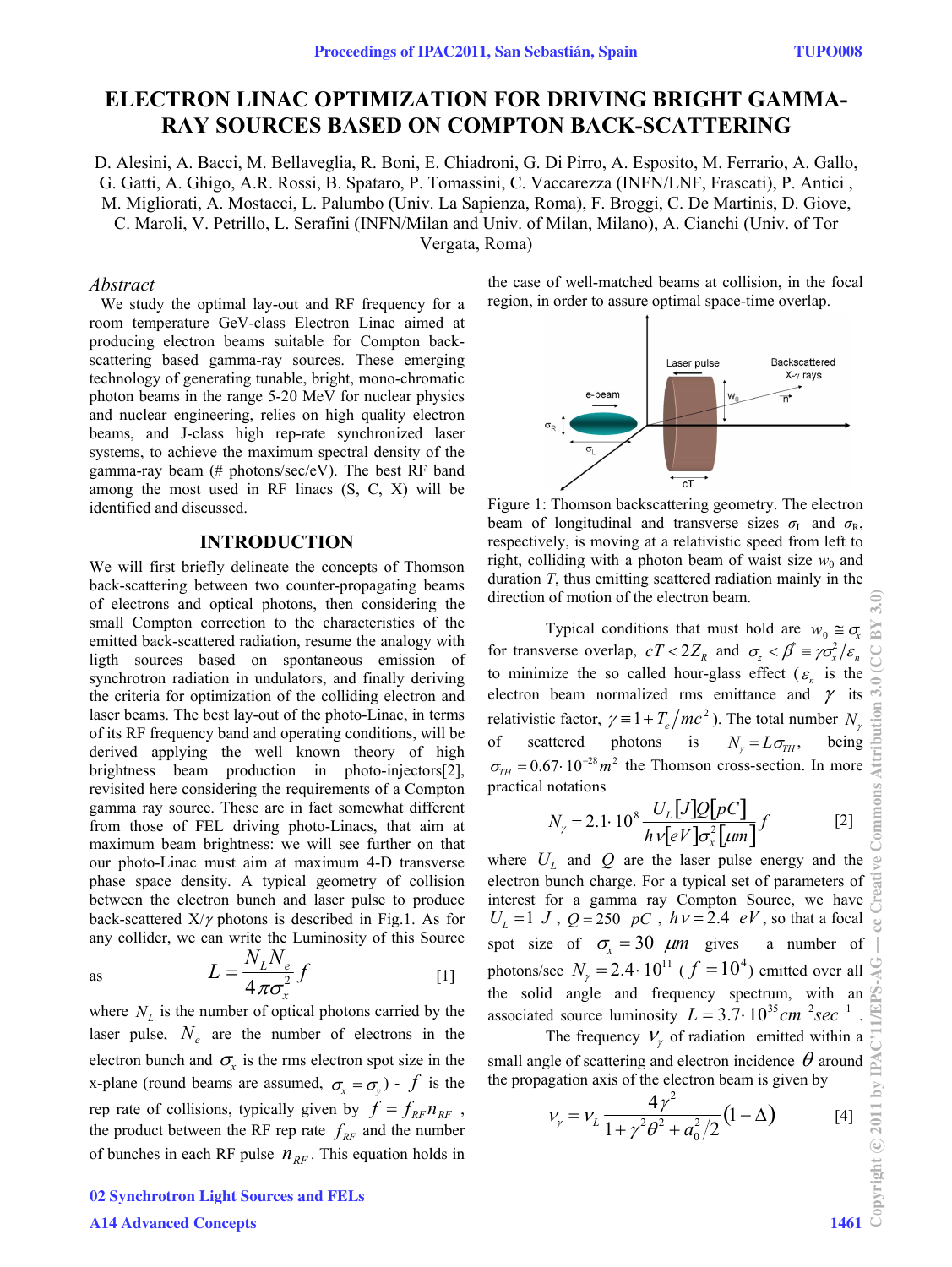where  $V_L$  is the laser optical frequency,  $a_0$  the laser parameter and the dimensionless parameter  $\Delta = \frac{4 \gamma h v_L/mc^2}{1 \cdot 2 L}$  $\frac{L}{1 + 2\gamma h v_L/mc^2}$  represents the red-shift due to

electron recoil (*i.e.* inelastic Compton scattering versus elastic Thomson scattering). In a practical example of interest here, an electron at 720 MeV of kinetic energy colliding head-on ( $\theta = 0$ ) with a 1 J, 500 nm laser pulse (2.4 eV), focused down to 15  $\mu$ m ( $a_0 = 0.07$ ) would scatter back along its propagation direction a 19 MeV gamma photon if elastic Thomson scattering is considered. When the Compton recoil is taken into account ( $\Delta = 0.027$ ), the effective gamma photon energy is found to be 18.5 MeV.

 At this point we are interested to know what is the number of photons emitted in a small forward cone and which is the associated bandwidth, including the effects of bandwidth enhancement due to the rms spreads of the electron beam in its transverse and longitudinal phase spaces. Looking at the dependence of the scattered photon frequency on the electron energy, angle and laser parameter as in eq.4, we can easily deduce that the bandwith is given by 5 contributions:

$$
\frac{\Delta v_{\gamma}}{v_{\gamma}} \approx 2\frac{\Delta \gamma}{\gamma} + (\gamma \mathcal{G}_M)^2 + 2\left(\frac{\varepsilon_n}{\sigma_x}\right)^2 + \frac{a_0^2}{1 + a_0^2} + \frac{\Delta v_L}{v_L} \quad [5]
$$

being the first due to the electron beam energy spread  $\Delta \gamma / \gamma$ , the second to the observation angle  $\mathcal{S}_M$  (or the collecting angle of our detector), the third due to inherent crossing angle  $\gamma \sigma_{x} = \varepsilon_n / \sigma_x = \sigma_{px}$  of the electron trajectory in the focal region (where collision takes place) averaged over the electron beam phase space (cfr. emittance), the fourth one to the laser field variation along the pulse (going in time from 0 to its maximum value of  $a_0$ ) and the fifth one due to the laser bandwidth  $\Delta v_i$ . It is clear that the minimum bandwidth is achieved when the collecting angle is set equal to (and we define the quantity  $\Psi$  accordingly)

$$
\Psi_{\min}^2 \equiv (\gamma \mathcal{G}_M)_{\min}^2 \approx 2\frac{\Delta \gamma}{\gamma} + 2\left(\frac{\varepsilon_n}{\sigma_x}\right)^2 + \frac{a_0^2}{1 + a_0^2} + \frac{\Delta v_L}{v_L} \qquad [6]
$$

Decreasing the collecting angle below this value would not decrease the bandwidth of the radiation but only the photon flux. Hence, eq.6 sets the collecting angle corresponding to maximum spectral density. In reference 1 the number of photons emitted within a small angle  $\Psi = \gamma \mathcal{G}$ , together with detailed calculations of the associated bandwidth, are derived, giving:

$$
\frac{\Delta v_{\gamma}}{v_{\gamma}} = \frac{\Psi^2}{1 + \Psi^2 / 2} \; ; \; \Psi > \Psi_{\text{min}} \tag{7a}
$$

$$
N_{\text{low}} = 4.6 \cdot 10^8 \frac{U_L[J]Q[pc]f}{h v[eV] \sigma_x^2 [\mu m]} \frac{\Psi^2}{(1 + \Psi^2)^2}
$$
 [7b]

which gives, for the same set of parameters above, *i.e.*  $U_L = 1$  *J*,  $Q = 250$  *pC*,  $\sigma_x = 30$   $\mu$ m,  $\varepsilon_n = 0.29$   $\mu$ m,

$$
a_0 = 0.03
$$
,  $\Delta \gamma / \gamma = 0.095\%$ ,  $\Psi = 0.055$ ,  $f = 10^4$ ,  
 $\frac{\Delta V_{\gamma}}{V_{\gamma}} = 0.003$  and  $N_{\gamma bw} = 1.6 \cdot 10^9$  ph/sec. The

angle of emission is given by  $\mathcal{G} = \Psi / \gamma$ . The best accelerator for such a source is the one attaining the maximum value for the parameter

$$
\frac{Q}{\sigma_x^2 \left[ \Delta \gamma / \gamma + \left( \varepsilon_n / \sigma_x \right)^2 \right]}
$$
 which scales like the spectral

density (photons/sec/eV) of the emitted radiation, as far as the electron beam contribution is concerned. Since a photo-Linac delivering a high brightness electron beam handles in a somewhat uncoupled way the longitudinal and transverse phase spaces (in particular when no bunch compression is needed as in present case), we can assume that the emittance si minimized for a given charge independently on the beam energy spread, so the relevant parameter, sort of a quality factor  $\eta$ , for the optimization of the lay-out and operating frequency of a photo-Linac, will be  $\eta = Q/\varepsilon_n^2$ , which actually represents the density in the 4-D transverse phase space. Worth to note that maximum spectral density of the gamma ray beam is reached for the maximum phase space density of the electron beam.

 The optimal conditions to achieve maximum phase space density in a photo-Linac are set by the invariant envelope theory (see ref.2), describing the electron beam as a single component relativistic plasma propagating paraxially from the photo-cathode placed inside the RF gun up to the Linac exit, under the effect of its own space charge field, the RF focusing of accelerating sections and the acceleration damping due to the strong field gradient applied. Under the conditions of invariant envelope and optimum phasing of space charge oscillations (see ref.3) the final emittance is almost compensated down to the thermal emittance value given by cathode emission. So we expect an emittance scaling like  $\varepsilon_n \propto \sigma_{cat} \propto Q^{1/2}$ , which is actually found approximately in simulations (see below a scaling found as  $\varepsilon_n \propto Q^{0.58}$ ). This means that the spectral density factor  $\eta \propto Q/\varepsilon_n^2 \propto 1$  would almost be independent on bunch charge: we will see actually that simulations predict a slight dependence that favours small bunch charges, below 200 pC for the RF frequency bands taken into consideration here (S-band, C-band and X-band).

 In the numerical analysis we considered two different lay-outs: for S-band and C-band we considered a standard 1+1/2 cell RF gun injecting into a sequence of travelling wave accelerating section, with matching onto the Ferrario working point, taking into account the thermal emittance at the cathode (0.6  $\mu$ m per mm of photocathode spot size  $\sigma_{cat}$ ). The maximum gradients adopted in simulations for the S-band (2.856 GHz) and Cband (5.712 GHz) sections were 25 and 40 MV/m, respectively. For the X-band (11.424 GHz) photo-Linac we adopted a 5+1/2 cell RF gun, which was already tested